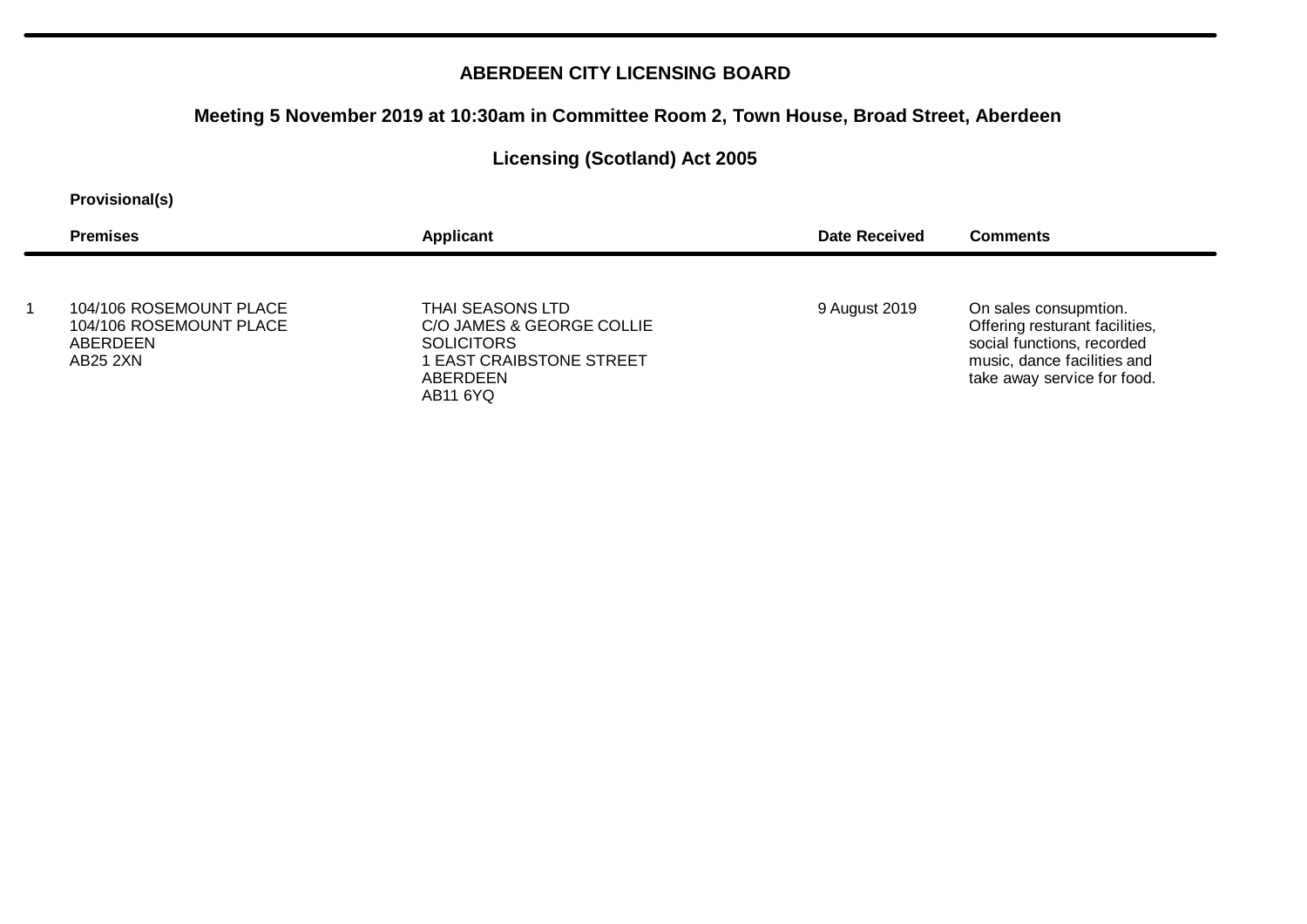# **Meeting 5 November 2019 at 10:30am in Committee Room 2, Town House, Broad Street, Aberdeen**

# **Licensing (Scotland) Act 2005**

#### **New Grant(s)**

|                | <b>Premises</b>                                                                                             | <b>Applicant</b>                                                                                                                                              | <b>Date Received</b> | <b>Comments</b>                                                                                                                                                                                                                                                                                                                                                                                        |
|----------------|-------------------------------------------------------------------------------------------------------------|---------------------------------------------------------------------------------------------------------------------------------------------------------------|----------------------|--------------------------------------------------------------------------------------------------------------------------------------------------------------------------------------------------------------------------------------------------------------------------------------------------------------------------------------------------------------------------------------------------------|
|                |                                                                                                             |                                                                                                                                                               |                      |                                                                                                                                                                                                                                                                                                                                                                                                        |
| $\overline{2}$ | <b>HAAR ROCK COFFEE</b><br>81 CHARLESTON ROAD NORTH<br><b>COVE</b><br><b>ABERDEEN</b><br>AB12 3SZ           | <b>GCK2L LTD</b><br>C/O JAMES & GEORGE COLLIE<br><b>SOLICITORS</b><br>1 EAST CRAIBSTONE STREET<br><b>ABERDEEN</b><br>AB11 6YQ                                 |                      | 20 September 2019 On and Off sales consumption.<br>Offering restuarant<br>facilities, social functions,<br>recorded music, live<br>performances, take away<br>services and outdoor drinking<br>facilities.                                                                                                                                                                                             |
| 3              | <b>MEET THE MEAT LIMITED</b><br><b>79 CHARLESTON ROAD</b><br>COVE<br><b>ABERDEEN</b><br>AB12 3SZ            | MEET THE MEAT LIMITED<br>C/O LEDINGHAM CHALMERS LLP<br><b>SOLICITORS</b><br><b>JOHNSTONE HOUSE</b><br>52-54 ROSE STREET<br><b>ABERDEEN</b><br><b>AB10 1HA</b> | 30 September 2019    | Off sales consumption.<br>Offering butchery and fine<br>food retail services.                                                                                                                                                                                                                                                                                                                          |
| 4              | ROHAAN CAFE BAR<br><b>ZARA HOUSE</b><br><b>BURNSIDE DRIVE</b><br><b>DYCE</b><br><b>ABERDEEN</b><br>AB21 0HW | MICHELLE MARIE NICHOLS                                                                                                                                        | 9 October 2019       | On and Off sales consumption.<br>Offering restuarant<br>facilities, bar meals,<br>recorded music, theatre,<br>films, indoor/outdoor sports,<br>and televised sport during and<br>outwith licensed core<br>hours.<br>Social functions, live<br>performances, dance facilities<br>and gaming during core<br>licensed hours.<br>Outdoor drinking facilities<br>during and outwith core<br>licensed hours. |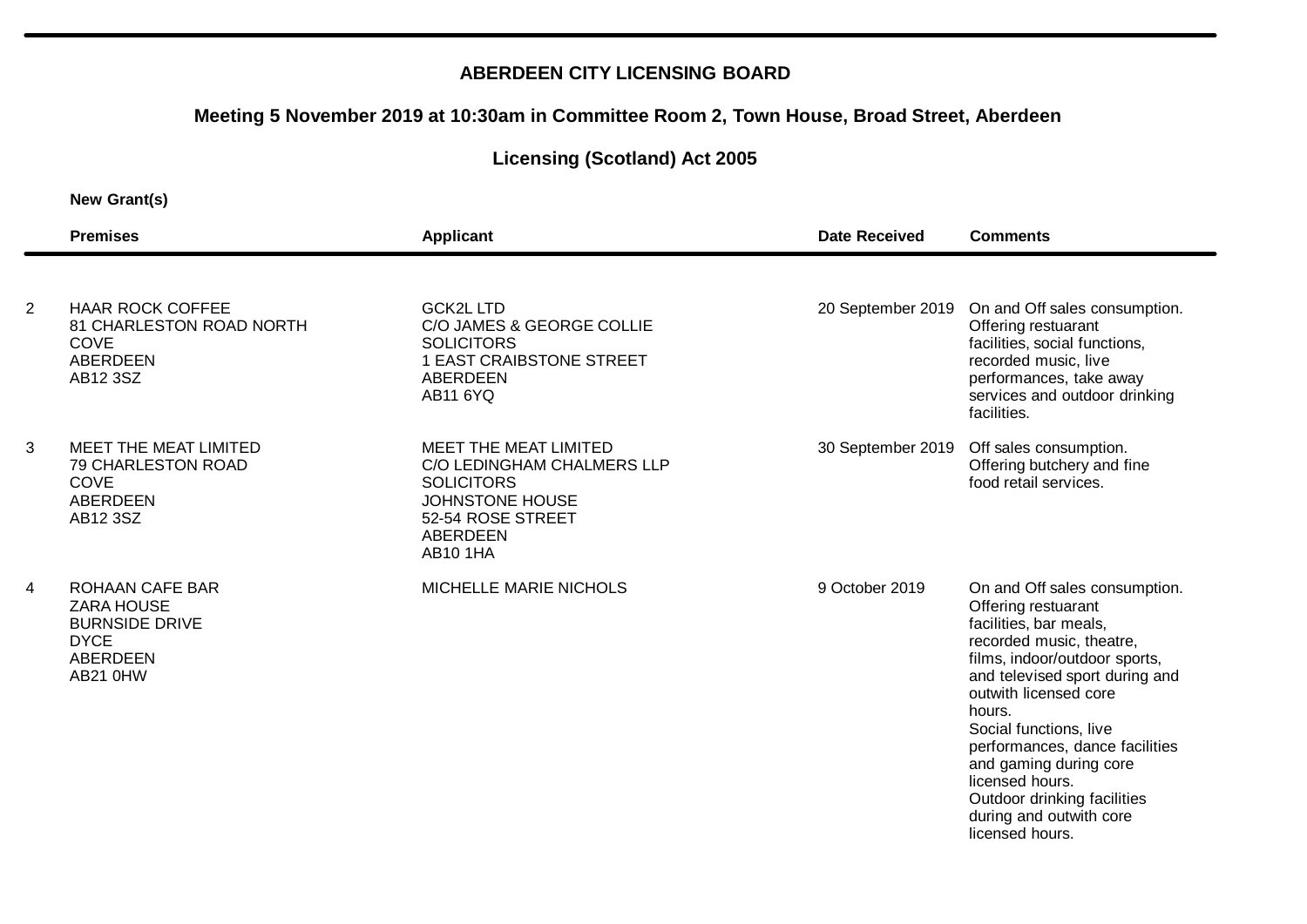# **Meeting 5 November 2019 at 10:30am in Committee Room 2, Town House, Broad Street, Aberdeen**

# **Licensing (Scotland) Act 2005**

#### **Variation (Major)(s)**

|   | <b>Premises</b>                                                                                 | <b>Applicant</b>                                                                                                                      | <b>Date Received</b> | <b>Comments</b>                                                                                                                                                                                                                                                                                                                                                                                                                                                                                                                                                                                                                                                                                                                                                                                                                          |
|---|-------------------------------------------------------------------------------------------------|---------------------------------------------------------------------------------------------------------------------------------------|----------------------|------------------------------------------------------------------------------------------------------------------------------------------------------------------------------------------------------------------------------------------------------------------------------------------------------------------------------------------------------------------------------------------------------------------------------------------------------------------------------------------------------------------------------------------------------------------------------------------------------------------------------------------------------------------------------------------------------------------------------------------------------------------------------------------------------------------------------------------|
|   |                                                                                                 |                                                                                                                                       |                      |                                                                                                                                                                                                                                                                                                                                                                                                                                                                                                                                                                                                                                                                                                                                                                                                                                          |
| 5 | <b>MILL OF MUNDURNO</b><br><b>MURCAR</b><br><b>BRIDGE OF DON</b><br><b>ABERDEEN</b><br>AB23 8BP | <b>WHITBREAD GROUP PLC</b><br>C/O JOHN GAUNT & PARTNERS<br><b>OMEGA COURT</b><br>372-374 CEMETERY ROAD<br><b>SHEFFIELD</b><br>S11 8FT | 24 September 2019    | Variation to include outdoor<br>drinking facilities during and<br>outwith core licensed hours<br>under section 5(d).<br>To amend the description under<br>section 5 to reflect the<br>inclusion of bar area<br>and bar<br>dining area as that used for<br>gaming.<br>To amend the description under<br>section 5(f) to reflect 'Quiz<br>Nights in the bar area and bar<br>dining area.<br>Amendment to the times in<br>which children and young<br>persons are permitted access.<br>Change to layout plan.<br>Variation to on consumption<br>terminal hour on Friday and<br>Saturday to 01:00.<br>Variation to allow seasonal<br>variation.<br>To include live performance<br>and outdoor drinking<br>facilities.<br>Amendment to the times in<br>which children and young<br>persons are permitted access.<br>Variation to layout plan. |
| 6 | <b>NUMBER 1</b><br><b>1 QUEENS TERRACE</b><br>ABERDEEN<br><b>AB10 1XL</b>                       | SLLP 251 LIMITED<br><b>C/O STRONACHS</b><br><b>SOLICITORS</b><br>28 ALBYN PLACE<br><b>ABERDEEN</b><br><b>AB10 1YL</b>                 | 29 August 2019       |                                                                                                                                                                                                                                                                                                                                                                                                                                                                                                                                                                                                                                                                                                                                                                                                                                          |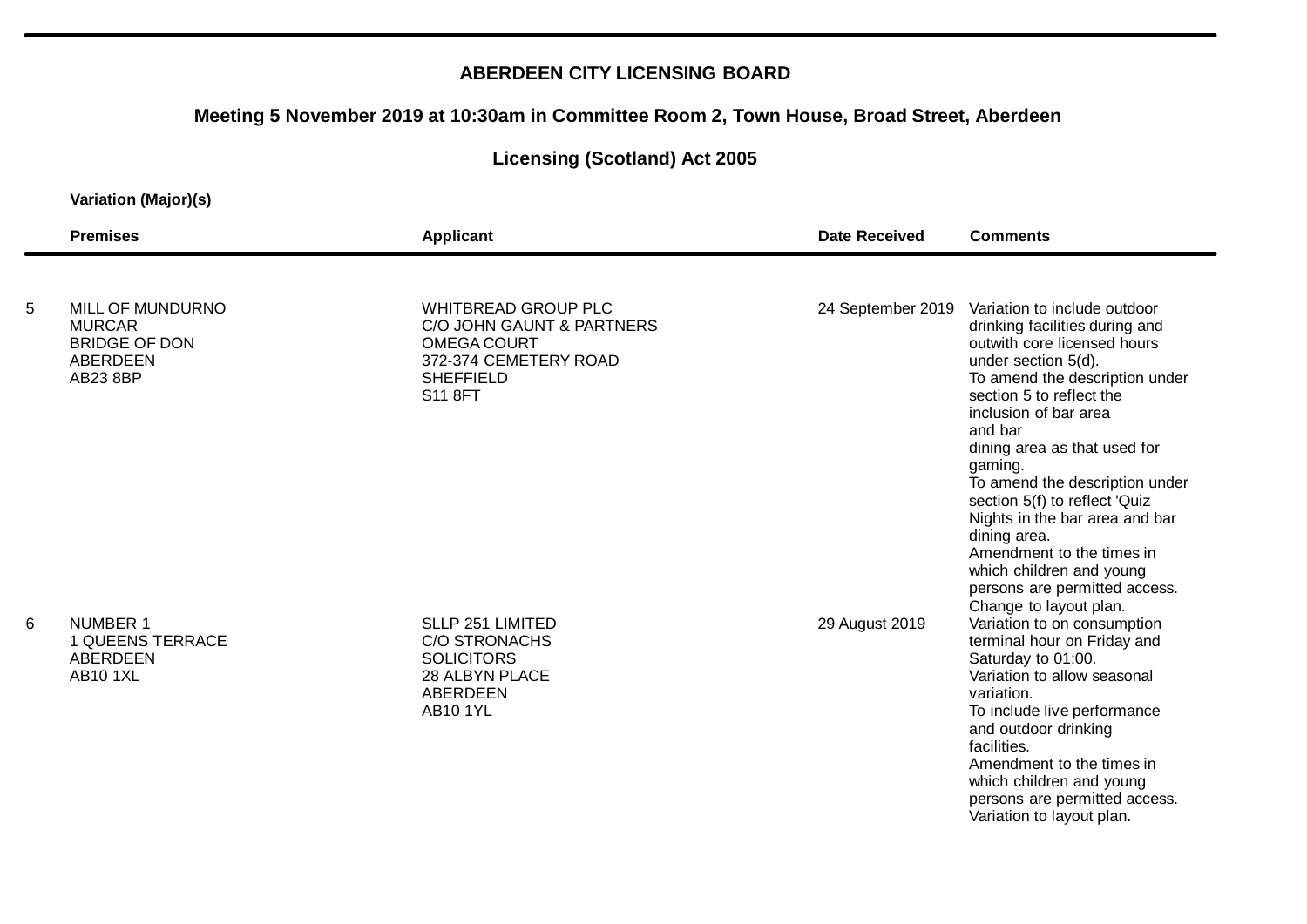# **Meeting 5 November 2019 at 10:30am in Committee Room 2, Town House, Broad Street, Aberdeen**

## **Licensing (Scotland) Act 2005**

**Variation (Major)(s)**

|   | <b>Premises</b>                                                                          | <b>Applicant</b>               | Date Received | <b>Comments</b>                                                                                                                                                          |
|---|------------------------------------------------------------------------------------------|--------------------------------|---------------|--------------------------------------------------------------------------------------------------------------------------------------------------------------------------|
|   | THE ABERDEEN MARRIOTT HOTEL                                                              | <b>MARRIOTT HOTELS LIMITED</b> |               | 25 September 2019 Variation to terminal hour on<br>Sunday from 23.00 to 00.00.<br>Amendment to the times in<br>which children and young<br>persons are permitted access. |
|   | <b>OVERTON CIRCLE</b><br><b>DYCE</b><br>ABERDEEN<br><b>AB21 7AZ</b>                      |                                |               |                                                                                                                                                                          |
| 8 | THE OLD BANK BAR<br>220 NORTH DEESIDE ROAD<br><b>PETERCULTER</b><br>ABERDEEN<br>AB14 0UQ | <b>KENNETH RAYMOND PRATT</b>   | 8 August 2019 | Variation to on consumption<br>terminal hours to 01,00AM on<br>Friday and Saturday.<br>Include the provison of bar<br>meals during and outwith core<br>licensed hours.   |